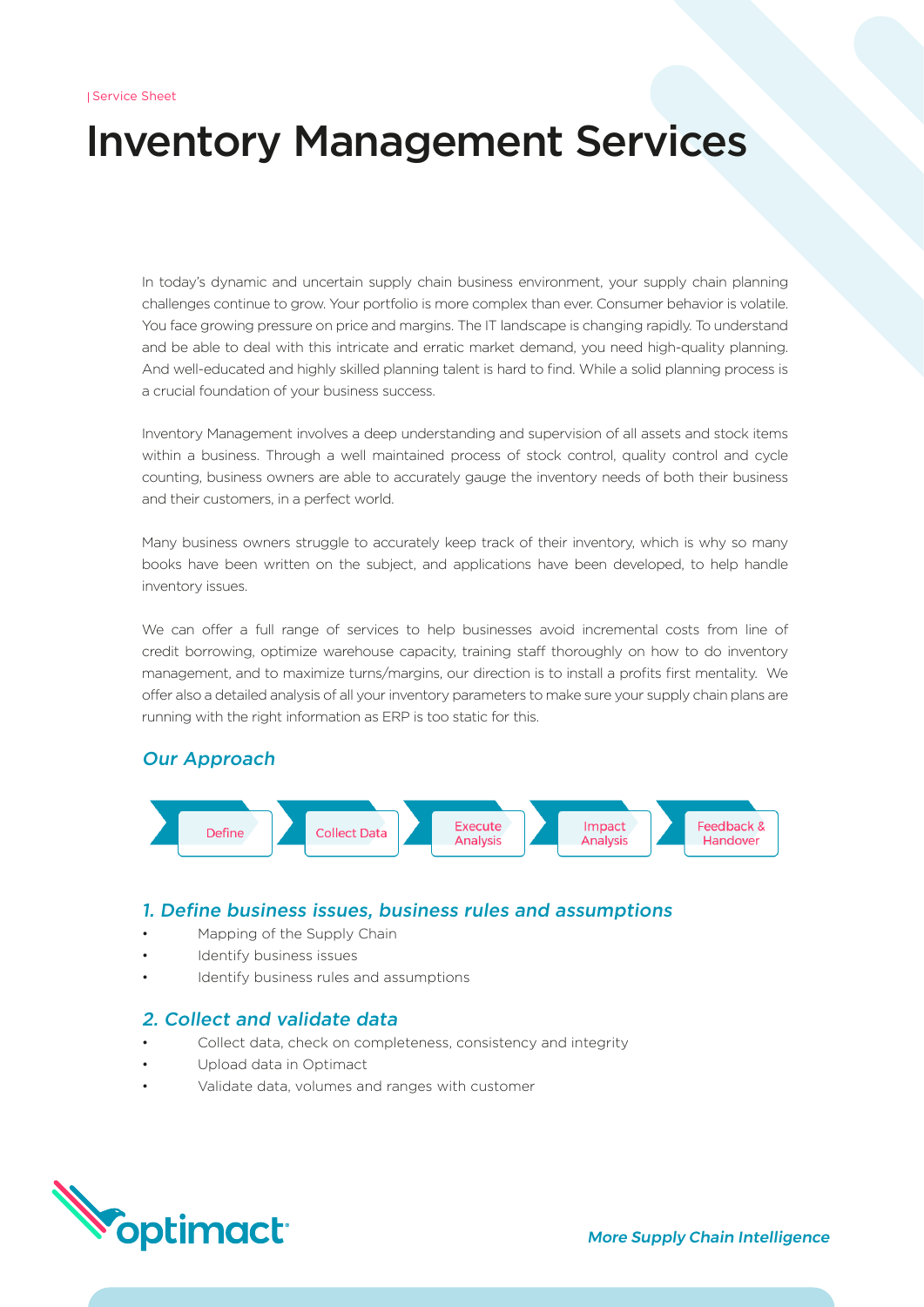# 3. Execute Analysis

- Inventory Analysis
	- Compare actual inventory levels with planned inventory levels to identify excess stock
	- Calculate future inventory
- Inventory Categorization
	- ABC categorization of articles based on relative importance (margin, sales volume)
	- XYZ categorization of articles based on the level of uncertainty in supply and demand
	- Portfolio Management
- Lead Time Analysis
	- Analysis of historic replenishment orders
	- Compare actual lead times to planned lead times
	- Assess lead time uncertainty per supplier
- Forecast and Demand Analysis
	- Analysis of forecast error and demand volatility over the replenishment lead time
- Safety Stock Analysis and Optimal Parameters
	- Model business specific rules and constraints
		- Calculate optimal safety stock
		- Generate safety stock service level trade off curves
		- Calculate correct inventory parameters for supply chain planning and ERP • Planning Policy Analysis
		- Calculation and review of planning policies based on business criteria
		- Impact Analysis on the outcome



# 4. Impact Analysis on Process / Organisation / Technology

Based on the outcome of previous steps impact analysis on required processes, organization and supporting technology.

## 5. Feedback and Handover Deliverables

- Based on the outcome of previous steps:
- Face-to-face session with key stakeholders to explain approach and share findings of the assessment.
- Quantified discussion on the outcome of the different analysis (in dashboards)
- Action plan